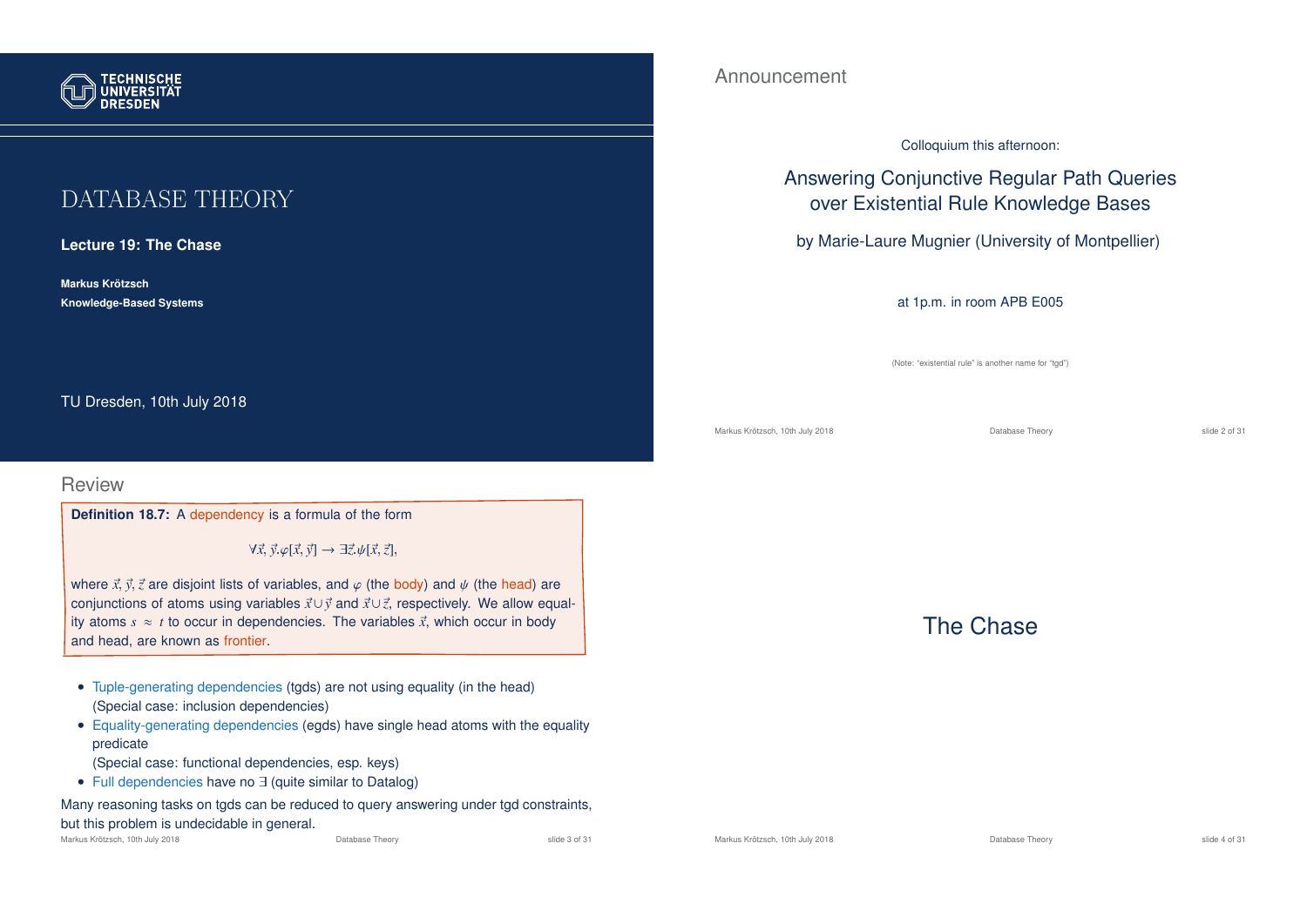### Review: Evaluating Datalog

We recall the semi-naive bottom-up evaluation of Datalog in alternative notation:

- We compute sets of facts  $\Delta^i$  for each step  $i = 0, 1, 2, \ldots$
- Let  $\Delta^{[i,j]} = \bigcup_{k=i}^j \Delta^k$
- A substitution  $\theta$  is a match of a CQ  $\varphi$  over a set of facts  $\Delta$  if  $\varphi\theta \subseteq \Delta$

#### We can describe semi-naive evaluation as follows:

| function chase $(\Sigma, I)$ |                                              | function applyRules( $\Sigma$ , $\Delta$ , <i>i</i> ) |                                                                                                                      |
|------------------------------|----------------------------------------------|-------------------------------------------------------|----------------------------------------------------------------------------------------------------------------------|
|                              | 01 $i = 0$ $\Lambda^0 = I$                   |                                                       | 01 $\Lambda^{i+1} = \emptyset$                                                                                       |
| 02                           | repeat:                                      |                                                       | 02 foreach $(\varphi \to \psi) \in \Sigma$ :                                                                         |
| 03                           | applyRules( $\Sigma$ , $\Delta$ , <i>i</i> ) | 03                                                    | <b>foreach</b> match $\theta$ of $\varphi$ over $\Delta^{[0,i]}$ with $\varphi\theta \cap \Delta^i \neq \emptyset$ : |
| 04                           | until $\Delta^i = \emptyset$                 | 04                                                    | $\Delta^{i+1} = (\Delta^{i+1} \cup \psi \theta) \setminus \Delta^{[0,i]}$                                            |
| 05                           | return $\Delta^{\left[0,i\right]}$           |                                                       | 05 $i = i + 1$                                                                                                       |

Then chase( $\Sigma$ ,  $I$ ) for a set of full tgds  $\Sigma$  corresponds to the least model of Datalog. (Essentially this chase is simply an alternative version of the *T<sup>P</sup>* operator)

Markus Krötzsch, 10th July 2018 Database Theory slide 5 of 31

# **Termination**

When introducing new nulls, the chase may fail to terminate.

| <b>Example 19.2:</b> Consider the inclusion dependencies                                                                                                                                                    |
|-------------------------------------------------------------------------------------------------------------------------------------------------------------------------------------------------------------|
| Connect $(x, y, z) \rightarrow \exists v$ . Lines $(z, v)$                                                                                                                                                  |
| Lines $(x, y) \rightarrow \exists y, w$ Connect $(y, w, x)$                                                                                                                                                 |
| The chase over the database with a single fact Lines (85, bus) produces facts                                                                                                                               |
| $\Delta^1$ = {Connect(n <sub>1</sub> , n <sub>2</sub> , 85)}, $\Delta^2$ = {Lines(85, n <sub>3</sub> )}, $\Delta^3$ = {Connect(n <sub>4</sub> , n <sub>5</sub> , 85)},<br>$\Delta^4$ = {Lines(85, $n_6$ }}, |
|                                                                                                                                                                                                             |

Even if the chase does not terminate, we may consider the countably infinite structure that it produces in the limit. We define:

$$
\text{chase}(\Sigma, \mathcal{I}) = \bigcup_{i \geq 0} \Delta^i
$$

#### Markus Krötzsch, 10th July 2018 **Database Theory** Database Theory **Slide 7 of 31** and 2018 19th Slide 7 of 31

### Chasing tgds

Can we perform a bottom-up computation for non-full tgds?

New feature: existential quantifiers in rule heads  $\sim$  create new domain elements

**Definition 19.1:** Let **N** be a countably infinite set of (labelled) nulls, distinct from constants and variables.

#### We can use (fresh) nulls to satisfy existential quantifiers during the chase:

| function applyRules( $\Sigma$ , $\Delta$ , <i>i</i> ) |                                                                                                                      |  |  |  |
|-------------------------------------------------------|----------------------------------------------------------------------------------------------------------------------|--|--|--|
|                                                       | 01 $\Delta^{i+1} = \emptyset$                                                                                        |  |  |  |
| 02                                                    | <b>foreach</b> $(\varphi \rightarrow \exists \vec{z}, \psi) \in \Sigma$ :                                            |  |  |  |
| 03                                                    | <b>foreach</b> match $\theta$ of $\varphi$ over $\Delta^{[0,i]}$ with $\varphi\theta \cap \Delta^i \neq \emptyset$ : |  |  |  |
| 04                                                    | $\theta' = \theta \cup \{\vec{z} \mapsto \vec{n}\}\$ , where $\vec{n} \subseteq \mathbb{N}$ are fresh nulls          |  |  |  |
| 05                                                    | $\Delta^{i+1} = (\Delta^{i+1} \cup \psi \theta') \setminus \Delta^{[0,i]}$                                           |  |  |  |
| 06                                                    | $i = i + 1$                                                                                                          |  |  |  |

The outer loop (function chase( $\Sigma$ ,  $I$ )) remains as before.<br>Markus Krötzsch, 10th July 2018 Markus Krötzsch, 10th July 2018 Database Theory slide 6 of 31

#### The chase is a model

Even an infinite chase is (conceptually) useful to solve reasoning problems.

**Theorem 19.3:** Consider a set Σ of tgds and a database I. Then  $I \subseteq \text{chase}(\Sigma, I)$  and  $\text{chase}(\Sigma, I) \models \Sigma$ .

(Alternatively, we could consider I as a set of facts and state that chase( $\Sigma$ ,  $I$ )  $\models \Sigma \cup I$ .)

**Proof:** Easy (suppose for a contradiction that it is not a model; conclude that some tgd must be violated in a specific way; observe that this tgd would be applicable in this way and must therefore already have been applied – contradiction).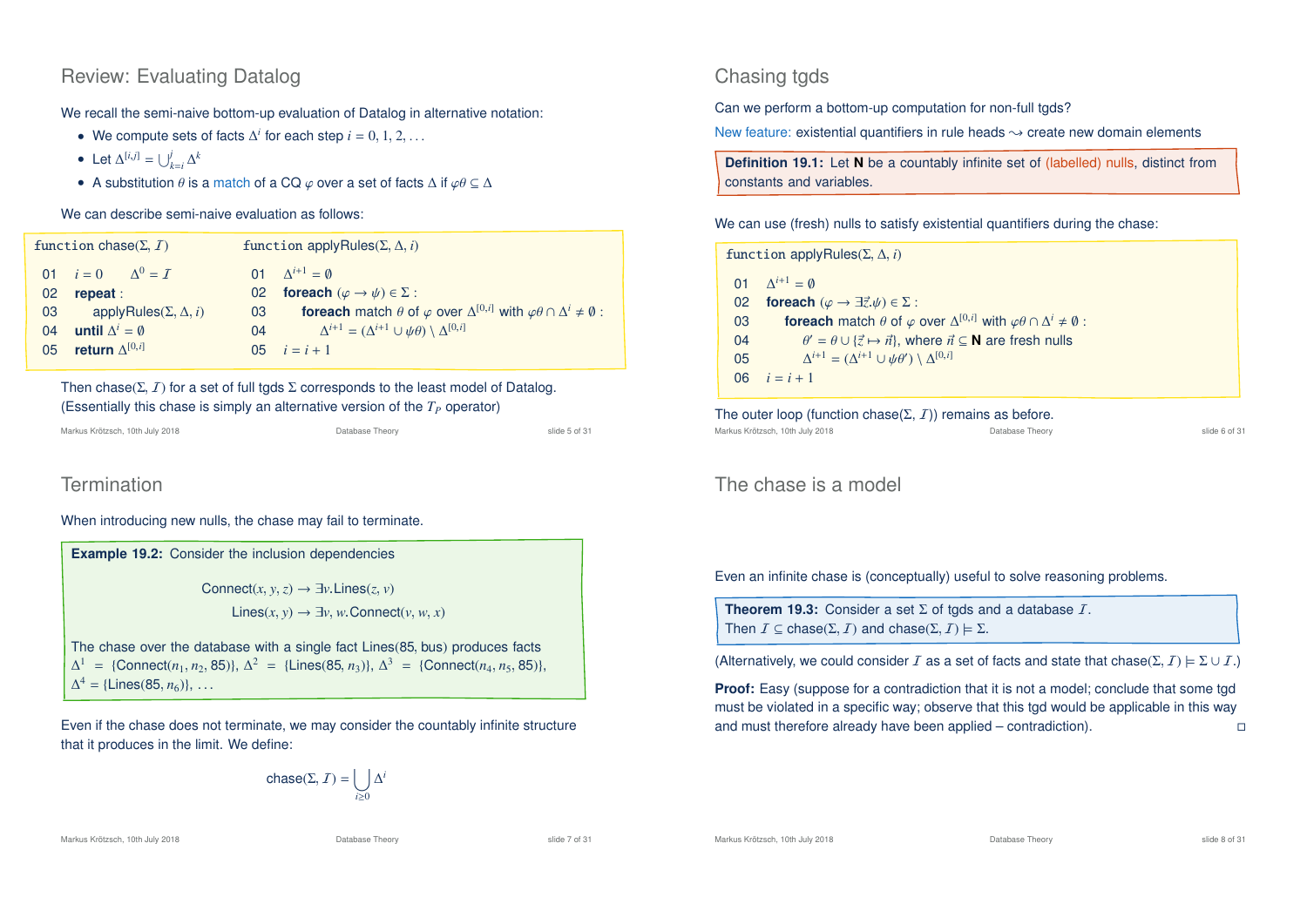#### The chase is universal

#### An essential property of the chase is as follows:

**Theorem 19.4:** Consider a set  $\Sigma$  of tgds and a database *I*. If  $\mathcal{J} \supseteq I$  is a (possibly infinite) interpretation with  $\mathcal{J} \models \Sigma$  then there is a homomorphism  $\mu$ : chase( $\Sigma$ ,  $I$ )  $\rightarrow$   $J$ .

**Proof:** We construct  $\mu$  inductively along the computation of the chase by building a sequence of finite homomorphisms  $\mu_0 \subseteq \mu_1 \subseteq \mu_2 \subseteq \ldots$  such that  $\mu_i : \Delta^{[0,i]} \to \mathcal{J}$ .

- Initially, let  $\mu_0$  be the identity mapping on  $\bar{I}$
- In step *i*, let  $\varphi \to \exists \vec{z}.\psi$  be a rule that contributes facts  $\psi \theta'$  to  $\Delta^{i+1}$  for the match  $\theta$ (extended to add new nulls)
	- Then  $\mu_i(\varphi) \subseteq \mathcal{J}$  by induction hypothesis, hence there is a corresponding substitution  $\sigma: x \mapsto \mu_i(x\theta)$  on  $\mathcal T$  with  $\varphi \sigma \subseteq \mathcal T$
	- $-$  Since  $\mathcal{J} \models \Sigma$ , we find an extension  $\sigma'$  of  $\sigma$  such that  $ψσ' ⊆ \mathcal{J}$
	- $-$  If *zθ'* = *n* is a new null introduced in ∆ this step, then let  $\mu_{i+1}(n) = \sigma'(z)$ .
	- $-$  Let  $\mu_{i+1}(t) = \mu_i(t)$  for all *t* that occurred in Δ<sup>[0,*i*]</sup>

#### It is not hard to see that  $\mu = \bigcup_{i \geq 0} \mu_i$  is the required homomorphism.

| Markus Krötzsch, 10th July 2018 | Database Theory | slide 9 of 31 |
|---------------------------------|-----------------|---------------|

### Semi-deciding BCQ entailment

The previous result yields a semi-decision procedure even if the chase does not terminate:

**Corrolary 19.8:** BCQ entailment under constraints defined by sets of tgds is semi-decidable.

**Proof:** If a BCQ is entailed by chase( $\Sigma$ ,  $I$ ), then it has a match to a finite part  $\Delta^{[0,i]}$  ⊆ chase( $\Sigma, \mathcal{I}$ ) for some chase step *i*. A semi-decision procedure therefore can check for such matches while computing the chase.

By the undecidability result, this is the best we can hope for in the general case.

However, one might hope for a finite chase in practical cases.

#### BCQ answering with the chase

**Definition 19.5:** A model  $\mathcal{T}$  of a theory  $\mathcal{T}$  that has a homomorphism into every other model of  $\mathcal T$  is called universal.

**Note (for students of universal algebra):** Universal models are initial objects in the category of models of  $T$  with homomorphisms.

**Observation 19.6:** All universal models of  $T$  are homomorphically equivalent.

**Theorem 19.7:** A BCQ *q* is entailed from a database *I* and set of tgds  $\Sigma$  iff *q* has a match with chase( $\Sigma$ ,  $I$ ).

**Proof:** The "only if" direction follows since chase( $\Sigma$ ,  $I$ ) is a model.

The "if" direction follows since chase( $\Sigma$ , I) is universal: a match is a homomorphism from variable of *q* into chase( $\Sigma$ , *I*), which can be extended by a homomorphism  $\mu$ : chase( $\Sigma$ ,  $I$ )  $\rightarrow$   $\mathcal{T}$  to any other model  $\mathcal{T}$  of  $\Sigma \cup I$ .

Markus Krötzsch, 10th July 2018 Database Theory slide 10 of 31

#### The chase revisited

The chase we specified so far is the oblivious chase. It tends to not terminate even in simple cases.

A better approach is the restricted chase that includes an additional check (line 4):

| function applyRules( $\Sigma$ , $\Delta$ , <i>i</i> ) |                                                                                                                      |  |  |  |
|-------------------------------------------------------|----------------------------------------------------------------------------------------------------------------------|--|--|--|
|                                                       | 01 $\Lambda^{i+1} = \emptyset$                                                                                       |  |  |  |
| 02                                                    | <b>foreach</b> $(\varphi \rightarrow \exists \vec{z} \psi) \in \Sigma$ :                                             |  |  |  |
| 03                                                    | <b>foreach</b> match $\theta$ of $\varphi$ over $\Delta^{[0,i]}$ with $\varphi\theta \cap \Delta^i \neq \emptyset$ : |  |  |  |
| 04                                                    | if $\Delta^{[0,i]} \not\models \exists \vec{z} \, \psi \theta$ :                                                     |  |  |  |
| 05                                                    | $\theta' = \theta \cup \{\vec{z} \mapsto \vec{n}\}\$ , where $\vec{n} \subseteq \mathbb{N}$ are fresh nulls          |  |  |  |
| 06                                                    | $\Delta^{i+1} = (\Delta^{i+1} \cup \psi \theta') \setminus \Delta^{[0,i]}$                                           |  |  |  |
| 07                                                    | $i=i+1$                                                                                                              |  |  |  |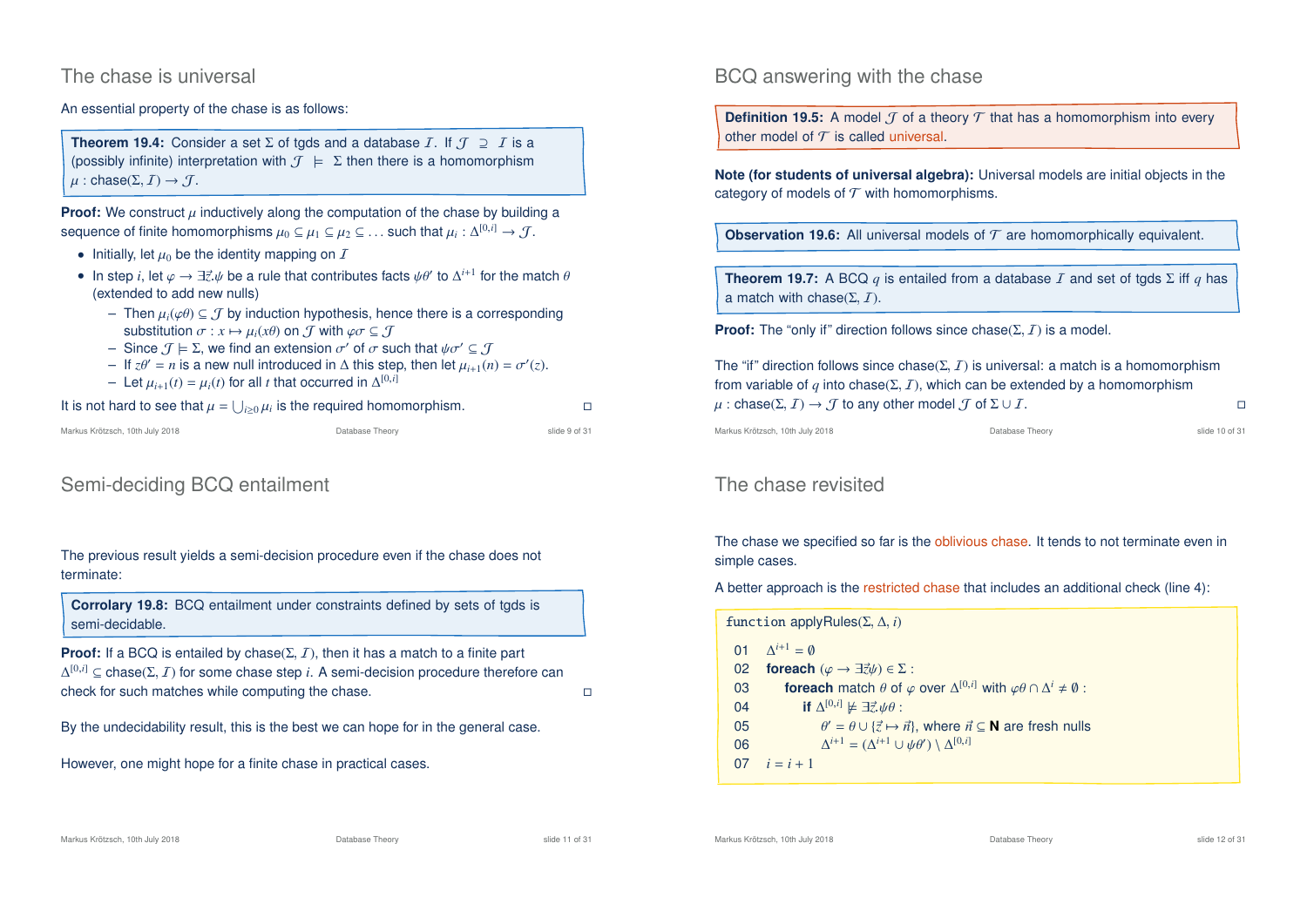### Example

**Example 19.9:** Consider the inclusion dependencies as before:

Connect $(x, y, z) \rightarrow \exists y$ . Lines $(z, y)$ Lines(*x*, *y*) → ∃*v*, *w*. Connect(*v*, *w*, *x*)

The restricted chase over the database with a single fact Lines(85, bus) first produces facts  $\Delta^1$  = {Connect( $n_1, n_2, 85$ )}. In the next iteration, however, we find that {Lines(85, bus)}  $\models \exists v$ .Lines(85, *v*), and hence  $\Delta^2 = \emptyset$  and the chase terminates.

There are still cases where even the restricted chase does not terminate.

How can we know if this is the case?

Markus Krötzsch, 10th July 2018 Database Theory slide 13 of 31

## Chase Termination

If the chase terminates on a set  $\Sigma$  of tgds, then we can use it to decide query entailment over Σ.

- Termination may happen for some database instances but not for others
- Termination on all instances is called universal termination

We cannot expect this good property to hold in general:

**Theorem 19.10:** The tgd  $p(x, y) \rightarrow \exists z \cdot p(y, z)$  over the database instance with fact  $p(a, b)$  does not have a finite universal model.

**Corollary:** no chase that produces finite models can terminate in this case.

**Proof:** Any finite structure either has (a) *p*-chains of bounded length, or (b) a *p*-cycle. In case (a), there is a BCQ for a longer *p*-chain that does not match (but that is entailed); in case (b) there is a BCQ for a cycle that does match (but that is not entailed). Hence no finite model can be universal.

#### Markus Krötzsch, 10th July 2018 Database Theory slide 15 of 31

# Chase Termination

| Markus Krötzsch. 10th July 2018 | Database Theory | slide 14 of 31 |
|---------------------------------|-----------------|----------------|
|---------------------------------|-----------------|----------------|

## Chase termination is difficult

**Theorem 19.11:** The question if the (restricted or oblivious) chase terminates on a set of tgds  $\Sigma$  and database  $I$  is undecidable.

**Proof:** By the same proof as for the undecidability of BCQ entailment (Theorem 18.17):

- Simulate a deterministic TM in tgds
- The simulation will terminate iff the DTM halts  $\Box$

**Note 1:** If the DTM does not halt, the universal model must contain an infinite forward-directed chain of successor configurations. Then, as in Example 19.10, we find that no finite model can be universal. Hence the argument extends to any chase procedure.

**Note 2:** Termination is clearly semi-decidable (just run the chase).

Markus Krötzsch, 10th July 2018 Database Theory slide 16 of 31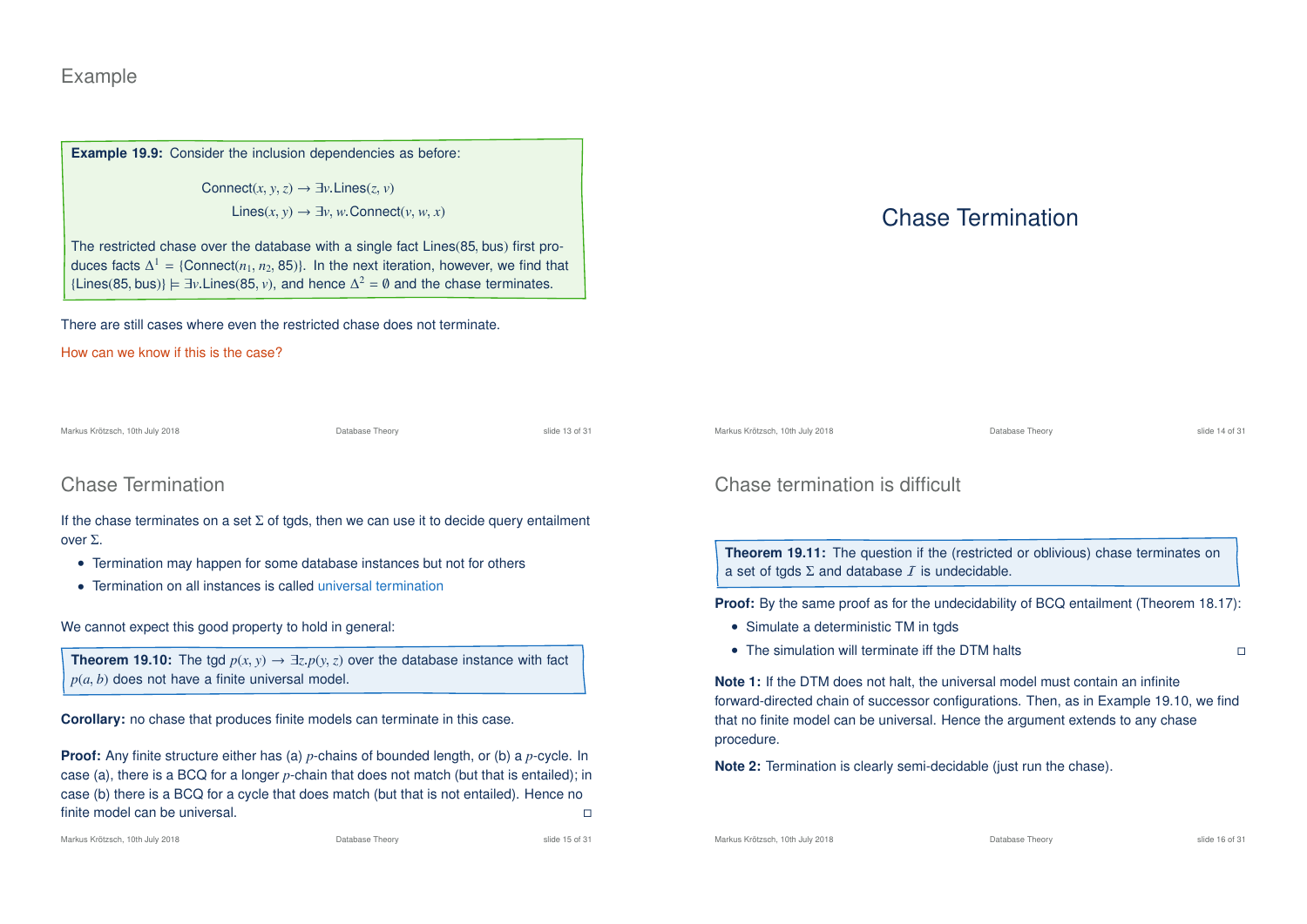#### Universal chase termination

The situation for universal termination is more complicated.

Oblivious chase termination over arbitrary database instance is equivalent to termination over a special critical instance:

**Proposition 19.12:** Consider a set Σ of tgds. The oblivious chase terminates over Σ on all instances iff it terminates over the following critical instance  $I_{+}$ :

- $\Delta^2 \star = {\star},$
- for every *n*-ary predicate symbol *p* in  $\Sigma$ ,  $p^{T*} = \star^n$ .

**Proof:** Based on the following simple observation:

Any homomorphism  $\mu : I \to J$  between two database instances extends to a homomorphism  $\mu$  : chase( $\Sigma, J$ )  $\to$  chase( $\Sigma, J$ ) such that  $\mu^-(\delta)$  is a finite set for all  $\delta \in \Delta^J$ .

This can be shown by inductive construction of this extended homomorphism along the chase.

In particular, if chase( $\Sigma$ ,  $\mathcal{T}$ ) is finite, so is chase( $\Sigma$ ,  $\mathcal{T}$ ).

The claim follows since every instance has a (unique, obvious) homomorphism to  $I_{\star}$ .  $\Box$ <br>Markus Krötzsch, 10th July 2018 Markus Krötzsch, 10th July 2018

### Sufficient conditions for termination

#### **Undecidability of termination:**

There is no algorithm that recognises exactly the cases where a chase terminates.

Can we still find algorithms that recognises many of the "relevant" cases?  $\rightsquigarrow$  Acyclicity conditions

**Observation 19.14:** If a set of tgds is non-recursive (in the sense that the predicate-dependency graph has no cycles), then the chase universally terminates.

One also speaks of acyclic tgds in this case.

## Deciding universal termination?

Deciding universal oblivious chase termination could be easier than deciding chase termination on arbitrary instances:

- The reduction from DTM halting does not work, since the encoding is not correct on  $I_{+}$ .
- Indeed, in common DTM encodings,  $I_{+}$  will fail to terminate, even if a particular input is accepted.

However, showing undecidability merely turns out to be much more work:

**Theorem 19.13 (Gogacz & Marcinkowski 2014):** Universal termination of the oblivious chase is undecidable.

As before, we obtain semi-decidability (just run the chase on the critical instance)

Markus Krötzsch, 10th July 2018 Database Theory slide 18 of 31

## Weak acyclicity

Acyclicity is very restrictive. A more liberal condition is based on tracing dependencies between predicate positions:

**Definition 19.15:** A predicate position is a pair  $\langle p, i \rangle$  where p is a predicate symbol and  $i \in \{1, \ldots, \text{arity}(p)\}\)$ . Given an atom  $p(t_1, \ldots, t_n)$ , the term at position  $\langle p, i \rangle$ is *t<sup>i</sup>* . The dependency graph of a tgd set Σ has the set of all positions in predicates of  $\Sigma$  as its nodes.

For every rule  $\rho$ , and every variable x at position  $\langle p, i \rangle$  in the head of  $\rho$ , the graph contains the following edges:

- If *x* is universally quantified and occurs at position  $\langle q, j \rangle$  in the body of  $\rho$ , then there is an edge  $\langle q, j \rangle \rightarrow \langle p, i \rangle$ .
- If *x* is existentially quantified and another variable *y* occurs at position  $\langle q, j \rangle$  in the body of  $\rho$ , then there is a special edge  $\langle q, j \rangle \Rightarrow \langle p, i \rangle$ .

 $\Sigma$  is weakly acyclic if its dependency graph does not contain a cycle that involves a special edge.

Markus Krötzsch, 10th July 2018 Database Theory slide 20 of 31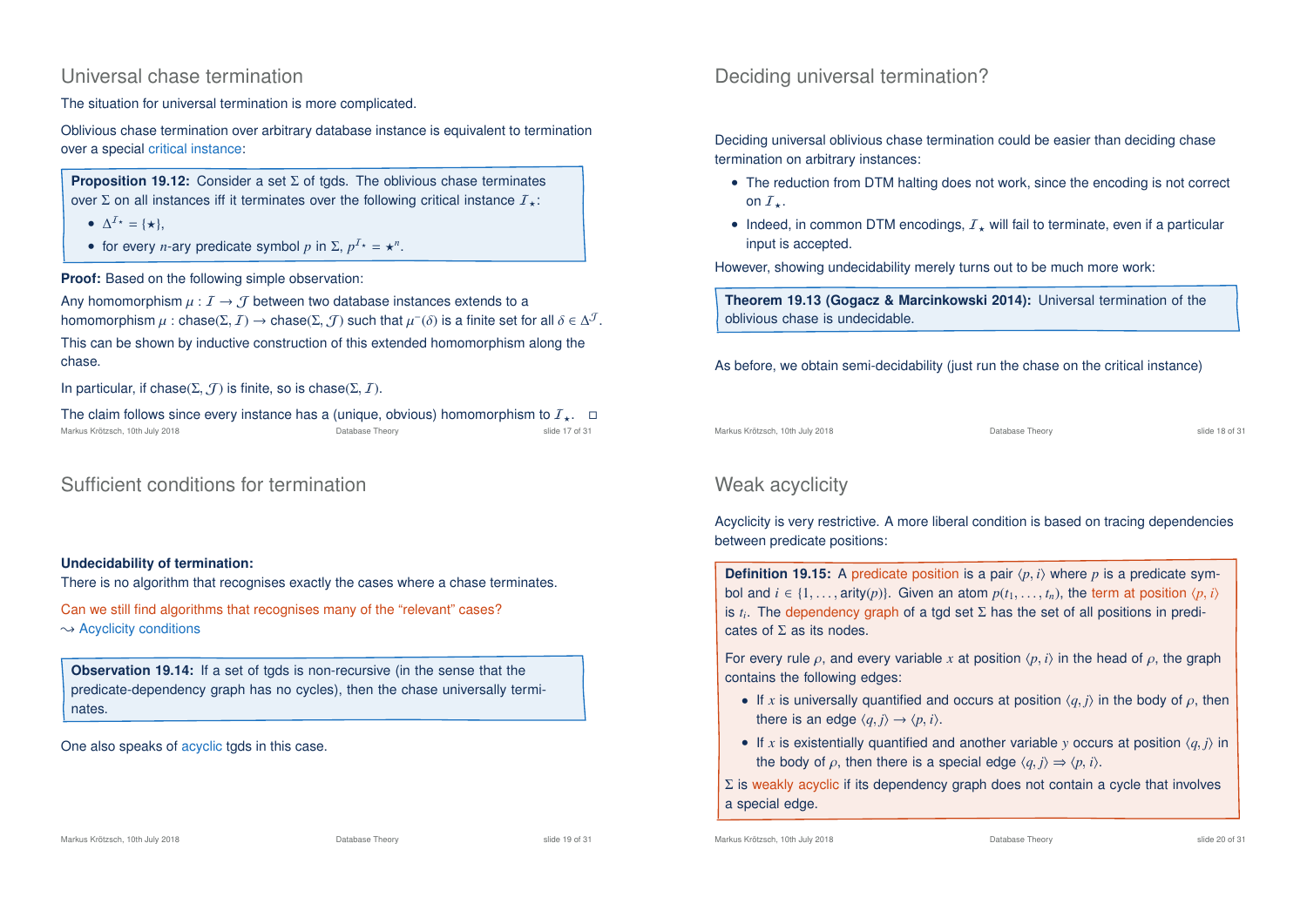**Example 19.16:** The following tgd set is weakly acyclic yet recursive:

 $q(x) \rightarrow \exists v.p(x, v)$  $p(x, y) \rightarrow q(x)$ 

Weak acyclicity is easy to check:

**Theorem 19.17:** Whether Σ is weakly acyclic is NL-complete.

**Proof:** The problem can be solved in NL using a variation of the usual NL reachability algorithm. It is NL-hard by an easy reduction from directed graph reachability.

Markus Krötzsch, 10th July 2018 Database Theory slide 21 of 31

### Side remark: The Skolem chase

Using a less naive skolemisation improves the chase:

- For skolemisation, replace existential variables *z* by functional terms  $f_z(\vec{x})$  that depend only on frontier variables  $\vec{x}$
- Use the resulting skolem terms during the oblivious chase instead of named nulls  $\rightsquigarrow$  skolem chase
- Weak acyclicity can be adapted to the skolem chase: in case 2, do not create special edges from positions of non-frontier variables

**Example 19.20:** Consider the tgd  $p(x, y) \rightarrow \exists z. p(x, z)$ . It is weakly acyclic with the modified definition, but not with our initial one. Over a fact  $p(a, b)$ , the oblivious chase would not terminate, but produce facts  $p(a, b)$ ,  $p(a, n_1)$ ,  $p(a, n_2)$ , ...

In contrast, the skolem chase is based on the (non-naive) skolemisation  $p(x, y) \rightarrow$  $p(x, f(x))$ , and therefore produces only the facts  $p(a, b)$  and  $p(a, f(a))$ .

In general, the skolem chase terminates in more cases than the oblivious chase, and the restricted chase terminates in more cases than the skolem chase. All chases produce

universal models.

Markus Krötzsch, 10th July 2018 **Database Theory** Database Theory **Slide 23 of 31** of 31

Chase termination under weak acyclicity

**Theorem 19.18:** If  $\Sigma$  is weakly acyclic then the oblivious (and the restricted) chase universally terminates over Σ.

To show this, we make a small change of perspective:

**Definition 19.19:** The naive skolemisation of a tgd  $\forall \vec{x}, \vec{y}, \varphi[\vec{x}, \vec{y}] \rightarrow \exists \vec{z}, \psi[\vec{x}, \vec{z}]$  is obtained by replacing each existential variable  $z \in \vec{z}$  with a function term  $f_z(\vec{x}, \vec{y})$ , where  $f_z$  is a fresh skolem function symbol of arity  $|\vec{x}| + |\vec{y}|$ .

The chase can be performed using the naive skolemisation of all tgds, and using function terms instead of labelled nulls. The result is isomorphic to the oblivious chase.

**Proof (of Thm. 19.18):** If the oblivious chase is infinite, then so is the skolem chase. Then the skolem chase uses infinitely many functional terms.

Hence there is a term of the form  $f_z(t_1, \ldots, t_\ell)$  where  $f_z$  occurs nested within one of the terms *t<sup>i</sup>* . It is easy to show that the sequence of rule applications that leads to such a term induces a cycle in the dependency graph through a special edge.

Markus Krötzsch, 10th July 2018 Database Theory slide 22 of 31

## Reasoning in weakly acyclic tgds

The chase can be used for reasoning as it will terminate.

However, this may still take a while:

**Theorem 19.21 (Calí, Gottlob, Pieris 2010):** The chase on a set Σ of weakly acyclic tgds may be of double exponential size in the size Σ. Deciding BCQ entailment over weakly acyclic tgds is 2ExpTime-complete for combined complexity and P-complete for data complexity.

**Proof (sketch):** Termination within doubly-exponential time (polynomial time for data complexity) can be obtained from the proof of termination (estimate maximal number of function terms without repeated symbols; estimate maximal number of unique facts that can be derived; conclude upper bound).

2ExpTime-hardness can be shown by simulating a doubly exponentially time bounded deterministic TM using weakly acyclic tgds. The key is to define a chain of doubly exponential length that can then be used for modelling time and space in a standard TM simulation (as seen in this course).

P-hardness follows from the P-hardness of full tgds (Datalog). Markus Krötzsch, 10th July 2018 Database Theory slide 24 of 31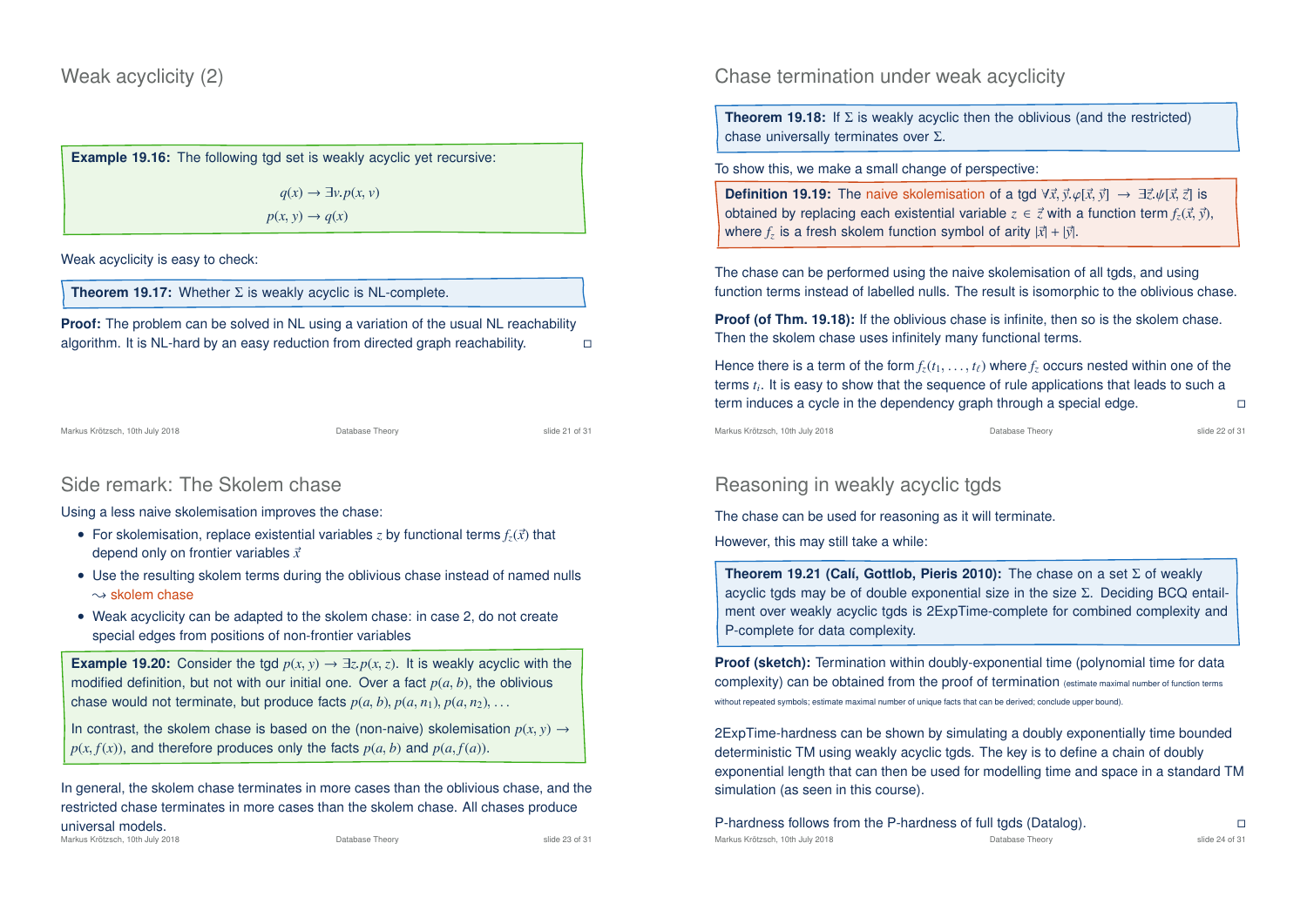#### Building long chains with weakly acyclic tgds

**Key idea [Calí, Gottlob, Pieris 2010]:** For  $k \ge 0$ , we construct a tape of length  $2^{2^k}$  using a tgd set of size proportional to *k*. An initial chain of two elements is defined by the facts:

 $r_0(c_0)$ ,  $r_0(c_1)$ , succ<sub>0</sub>( $c_0$ ,  $c_1$ ), min<sub>0</sub>( $c_0$ ), max<sub>0</sub>( $c_1$ ).

The following rules are organised in layers *i* ∈ {0, . . . , *k* − 1}, where each layer combines already constructed elements to construct larger chains:

 $r_i(x) \land r_i(y) \rightarrow \exists z \cdot s_i(x, y, z)$  $s_i(x, y, z) \rightarrow r_{i+1}(z)$  $s_i(x, y, z) \land s_i(x, y', z') \land \text{succ}_i(y, y') \rightarrow \text{succ}_{i+1}(z, z')$  $s_i(x, y, z) \wedge s_i(x', y', z') \wedge \max_i(y) \wedge \min_i(y') \wedge \text{succ}_i(x, x') \rightarrow \text{succ}_{i+1}(z, z')$  $\min_i(x) \land s_i(x, x, y) \rightarrow \min_{i+1}(y)$  $max_i(x) \land s_i(x, x, y) \rightarrow max_{i+1}(y)$ 

Markus Krötzsch, 10th July 2018 Database Theory slide 25 of 31

Other acyclicities

Advanced acyclicity conditions are hard to check:

- P-complete: joint acyclicity and super-weak acyclicity
- NP-complete: acyclic graph of rule dependencies
- ExpTime-complete: model-summarising
- 2ExpTime-complete: model-faithful acyclicity

and they capture more and more tgd sets.

Nevertheless, all of these increasingly general notions lead to classes of tgds with the same expressivity (lossless transformation to weakly acyclic tgds possible)

Complexity of reasoning is also the same in all cases (2ExpTime combined and P data).

Beyond weak acyclicity

Weak acyclicity is not perfect ...

**Example 19.22:** The following tgd is not weakly acyclic:

*q*(*x*) ∧ *p*(*x*) → ∃*v*.*r*(*x*, *v*) ∧ *q*(*v*)

Nevertheless, the oblivious chase terminates universally.

Intuitively, the example terminates since the new null for  $v$  does not jointly occur in  $\langle p, 1 \rangle$ and  $\langle q, 1 \rangle$ .

Many generalisations of weak acyclicity were proposed:

- joint acyclicity (directly addressing the above)
- super-weak acyclicity
- acyclic graph of rule dependencies
- model-summarising and model-faithful acyclicity
- (and many less general conditions in specific areas)

Markus Krötzsch, 10th July 2018 Database Theory slide 26 of 31

# Restricted Chase Termination

Markus Krötzsch, 10th July 2018 **Database Theory** Database Theory **Slide 27 of 31** of 31